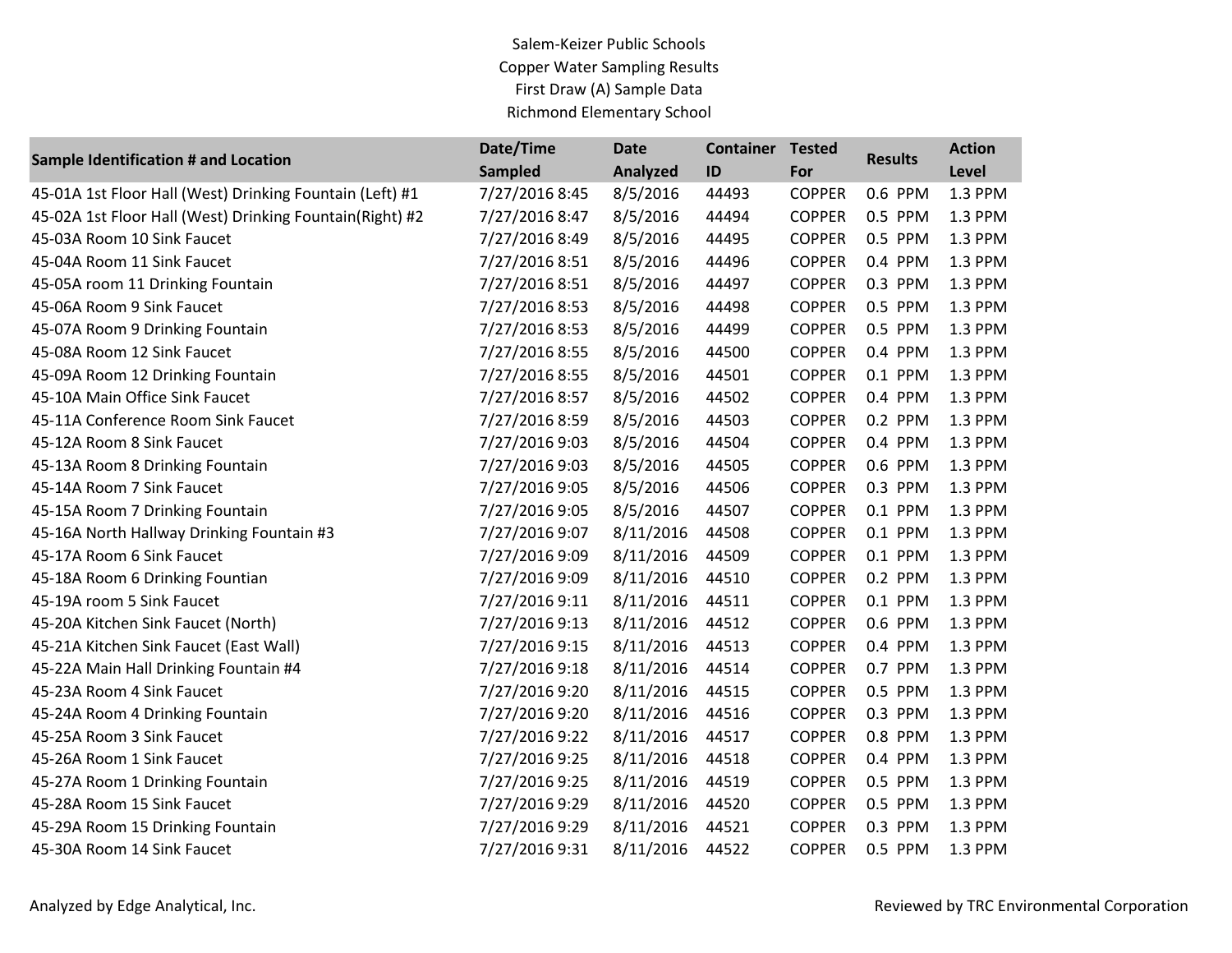Salem-Keizer Public Schools Copper Water Sampling Results First Draw (A) Sample Data Richmond Elementary School

|                                            | Date/Time       | Date      | <b>Container</b> | <b>Tested</b> | <b>Results</b> | <b>Action</b> |
|--------------------------------------------|-----------------|-----------|------------------|---------------|----------------|---------------|
| Sample Identification # and Location       | <b>Sampled</b>  | Analyzed  | ID               | For           |                | Level         |
| 45-31A Room 14 Drinking Fountain           | 7/27/2016 9:31  | 8/11/2016 | 44523            | <b>COPPER</b> | 0.5 PPM        | 1.3 PPM       |
| 45-32A Staff Lounge Sink Faucet            | 7/27/2016 9:33  | 8/11/2016 | 44524            | <b>COPPER</b> | 0.4 PPM        | 1.3 PPM       |
| 45-33A Staff Lounge Drinking Fountain      | 7/27/2016 9:33  | 8/11/2016 | 44525            | <b>COPPER</b> | 0.5 PPM        | 1.3 PPM       |
| 45-34A Room 13 Sink Faucet                 | 7/27/2016 9:35  | 8/11/2016 | 44526            | <b>COPPER</b> | 0.4 PPM        | 1.3 PPM       |
| 45-35A Room 13 Drinking Fountain           | 7/27/2016 9:35  | 8/11/2016 | 44527            | <b>COPPER</b> | 0.5 PPM        | 1.3 PPM       |
| 45-36A 2nd Floor Hall Drinking Fountain #5 | 7/27/2016 9:37  | 8/11/2016 | 44528            | <b>COPPER</b> | 0.8 PPM        | 1.3 PPM       |
| 45-37A Room 16 Sink Faucet                 | 7/27/2016 9:39  | 8/11/2016 | 44529            | <b>COPPER</b> | 0.4 PPM        | 1.3 PPM       |
| 45-38A Room 16 Drinking Fountain           | 7/27/2016 9:39  | 8/11/2016 | 44530            | <b>COPPER</b> | 0.2 PPM        | 1.3 PPM       |
| 45-39A Room 20 Sink Faucet                 | 7/27/2016 9:44  | 8/11/2016 | 44531            | <b>COPPER</b> | 0.4 PPM        | 1.3 PPM       |
| 45-40A Room 20 Drinking Fountain           | 7/27/2016 9:44  | 8/11/2016 | 44532            | <b>COPPER</b> | 0.4 PPM        | 1.3 PPM       |
| 45-41A Room 19 Sink Faucet                 | 7/27/2016 9:46  | 8/11/2016 | 44533            | <b>COPPER</b> | 0.5 PPM        | 1.3 PPM       |
| 45-42A Room 19 Drinking Fountain           | 7/27/2016 9:46  | 8/11/2016 | 44534            | <b>COPPER</b> | 0.4 PPM        | 1.3 PPM       |
| 45-43A Book room Sink Faucet               | 7/27/2016 9:48  | 8/11/2016 | 44535            | <b>COPPER</b> | 0.7 PPM        | 1.3 PPM       |
| 45-44A Room 17 Sink Faucet                 | 7/27/2016 9:50  | 8/11/2016 | 44536            | <b>COPPER</b> | 0.4 PPM        | 1.3 PPM       |
| 45-45A Room 17 Drinking Fountain           | 7/27/2016 9:50  | 8/11/2016 | 44537            | <b>COPPER</b> | 0.5 PPM        | 1.3 PPM       |
| 45-46A Room 21 Sink Faucet                 | 7/27/2016 9:52  | 8/11/2016 | 44538            | <b>COPPER</b> | 0.4 PPM        | 1.3 PPM       |
| 45-47A Room 21 Drinking Fountain           | 7/27/2016 9:52  | 8/11/2016 | 44539            | <b>COPPER</b> | 0.2 PPM        | 1.3 PPM       |
| 45-48A 3rd floor hall Drinking Fountain #6 | 7/27/2016 9:54  | 8/12/2016 | 44540            | <b>COPPER</b> | 1.2 PPM        | 1.3 PPM       |
| 45-49A Library Workroom Sink Faucet        | 7/27/2016 10:00 | 8/11/2016 | 44541            | <b>COPPER</b> | 0.6 PPM        | 1.3 PPM       |
| 45-50A Library Drinking Fountain (Left)    | 7/27/2016 10:02 | 8/11/2016 | 44542            | <b>COPPER</b> | 0.5 PPM        | 1.3 PPM       |
| 45-51A Library Drinking Fountain (Right)   | 7/27/2016 10:03 | 8/11/2016 | 44543            | <b>COPPER</b> | 0.6 PPM        | 1.3 PPM       |
| 45-52A Gymnasium Drinking Fountain         | 7/27/2016 10:20 | 8/11/2016 | 44544            | <b>COPPER</b> | 0.3 PPM        | 1.3 PPM       |
| 45-53A Portable Room 23 Sink Faucet        | 7/27/2016 10:24 | 8/11/2016 | 44545            | <b>COPPER</b> | 0.1 PPM        | 1.3 PPM       |

EPA Action Level for Copper in Schools is 1.3 PPM

**SKPS Action Level for Copper is 1.3 PPM**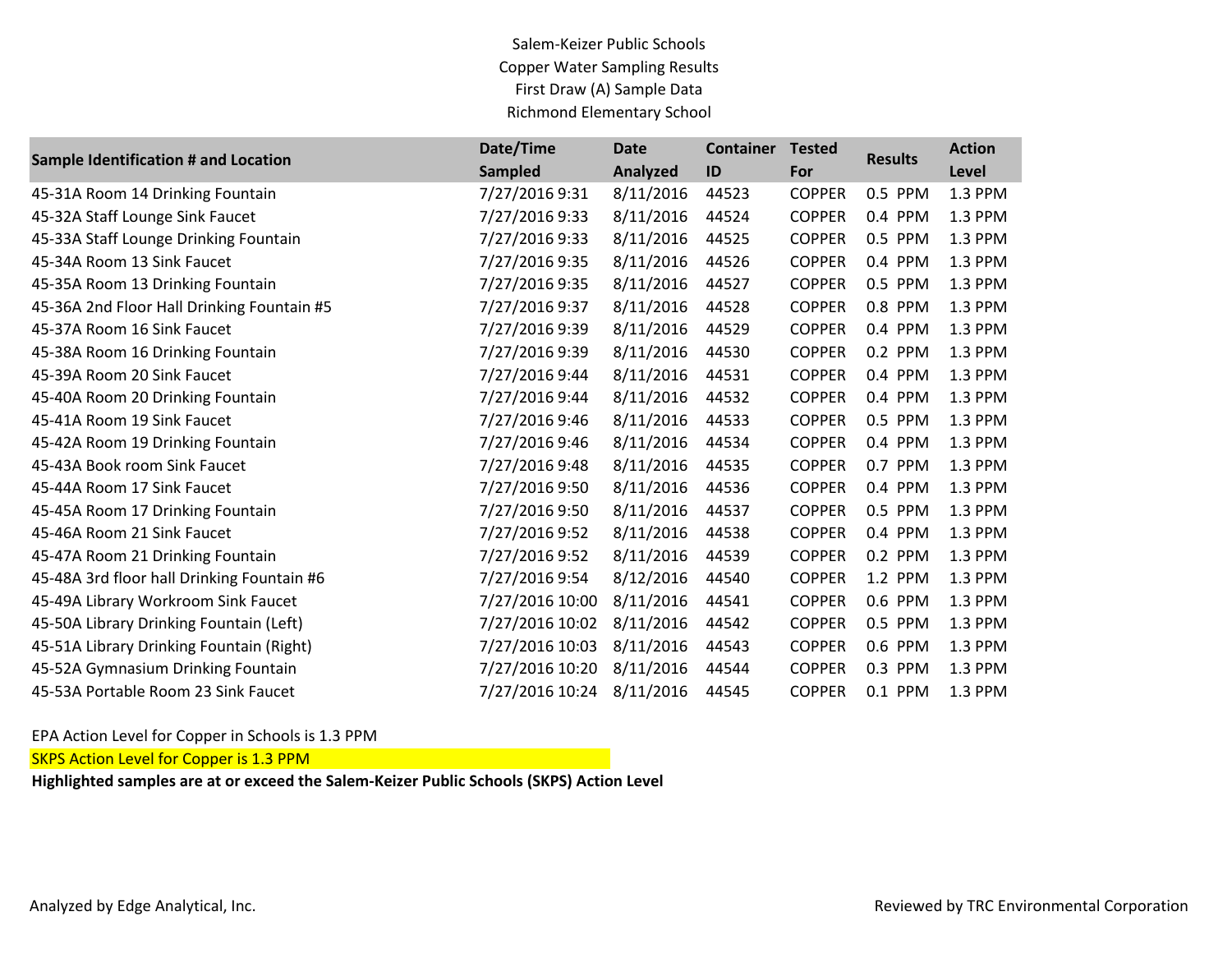Salem-Keizer Public Schools Copper Water Sampling Results First Draw (C) Sample Data Richmond Elementary School

| <b>Sample Identification # and Location</b> | Date/Time<br><b>Sampled</b> | Date Analyzed Container ID |       | <b>Tested</b><br>For | <b>Results</b> | <b>Action</b><br>Level |
|---------------------------------------------|-----------------------------|----------------------------|-------|----------------------|----------------|------------------------|
| 045-04C Room 11 Sink Faucet                 | 9/23/2016 5:33              | 9/26/2016                  | 58315 | <b>COPPER</b>        | 0.3            | PPM 1.3 PPM            |
| 045-05C Room 11 Drinking Fountain           | 9/23/2016 5:33              | 9/26/2016                  | 58316 | <b>COPPER</b>        | 0.4            | PPM 1.3 PPM            |
| 045-08C Room 12 Sink Faucet                 | 9/23/2016 5:36              | 9/26/2016                  | 58317 | <b>COPPER</b>        | $0.3 -$        | PPM 1.3 PPM            |
| 045-30C Room 14 Sink Faucet                 | 9/23/2016 5:39              | 9/26/2016                  | 58318 | <b>COPPER</b>        |                | 0.4 PPM 1.3 PPM        |
| 045-31C Room 14 Drinking Fountain           | 9/23/2016 5:39              | 9/26/2016                  | 58319 | <b>COPPER</b>        |                | 0.4 PPM 1.3 PPM        |
| 045-32C Staff Lounge Sink Faucet            | 9/23/2016 5:42              | 9/26/2016                  | 58320 | <b>COPPER</b>        |                | 0.4 PPM 1.3 PPM        |
| 045-41C Room 19 Sink Faucet                 | 9/23/2016 5:45              | 9/26/2016                  | 58321 | <b>COPPER</b>        | 0.4            | PPM 1.3 PPM            |
| 045-46C Room 21 Sink Faucet                 | 9/23/2016 5:47              | 9/26/2016                  | 58322 | <b>COPPER</b>        | 0.3            | <b>PPM 1.3 PPM</b>     |

EPA Action Level for Copper in Schools is 1.3 PPM

**SKPS Action Level for Copper is 1.3 PPM**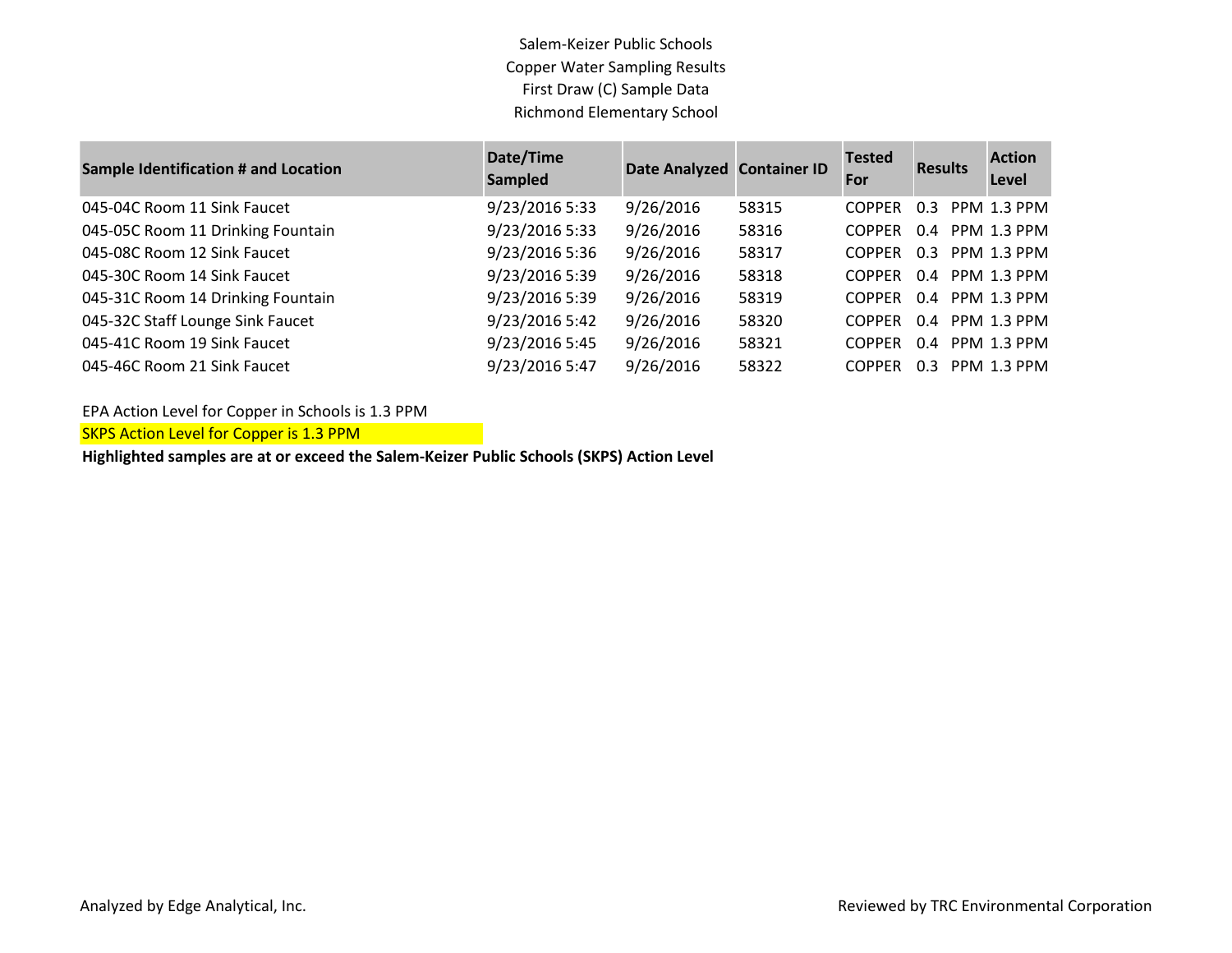Salem-Keizer Public Schools Copper Water Sampling Results First Draw (E) Sample Data Richmond Elementary School

| <b>Sample Identification # and Location</b> | Date/Time<br>Sampled | Date Analyzed Container ID |       | <b>Tested</b><br>For   | <b>Results</b> | <b>Action</b><br>Level |
|---------------------------------------------|----------------------|----------------------------|-------|------------------------|----------------|------------------------|
| 045-04E Room 11 Sink Faucet                 | 4/6/2017 6:47        | 4/11/2017                  | 18164 | COPPER 0.5 PPM 1.3 PPM |                |                        |
| 045-08E Room 12 Sink Faucet                 | 4/6/2017 6:49        | 4/11/2017                  | 18165 | COPPER 0.3 PPM 1.3 PPM |                |                        |
| 045-30E Room 14 Sink Faucet                 | 4/6/2017 6:52        | 4/11/2017                  | 18166 | COPPER 0.5 PPM 1.3 PPM |                |                        |
| 045-32E Staff Lounge Sink Faucet            | 4/6/2017 6:55        | 4/11/2017                  | 18167 | COPPER 0.5 PPM 1.3 PPM |                |                        |

EPA Action Level for Copper in Schools is 1.3 PPM

**SKPS Action Level for Copper is 1.3 PPM**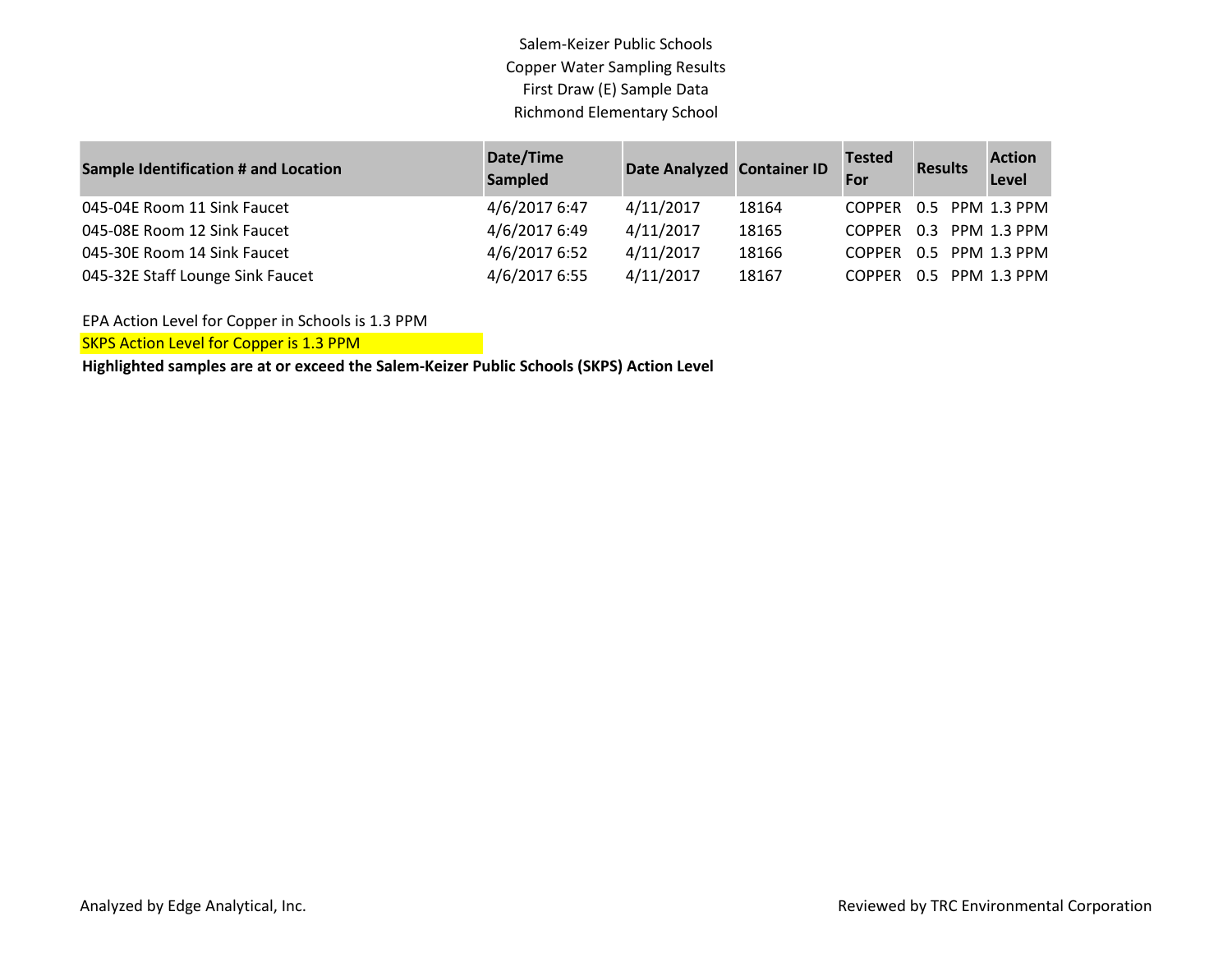Salem-Keizer Public Schools Copper Water Sampling Results First Draw (G) Sample Data Richmond Elementary School

| <b>Sample Identification # and Location</b> | <b>Date/Time Sampled</b>        | Date Analyzed Container ID |       | <b>Tested</b><br>For | <b>Results</b>         | <b>Action</b><br>Level |
|---------------------------------------------|---------------------------------|----------------------------|-------|----------------------|------------------------|------------------------|
| 045-04G Room 11 Sink Faucet                 | 12/15/2017 5:50:00AM 12/19/2017 |                            | 79330 |                      | COPPER 0.3 PPM 1.3 PPM |                        |
| 045-08G Room 12 Sink Faucet                 | 12/15/2017 5:52:00AM 12/19/2017 |                            | 79331 |                      | COPPER 0.2 PPM 1.3 PPM |                        |

EPA Action Level for Copper in Schools is 1.3 PPM

SKPS Action Level for Copper is 1.3 PPM